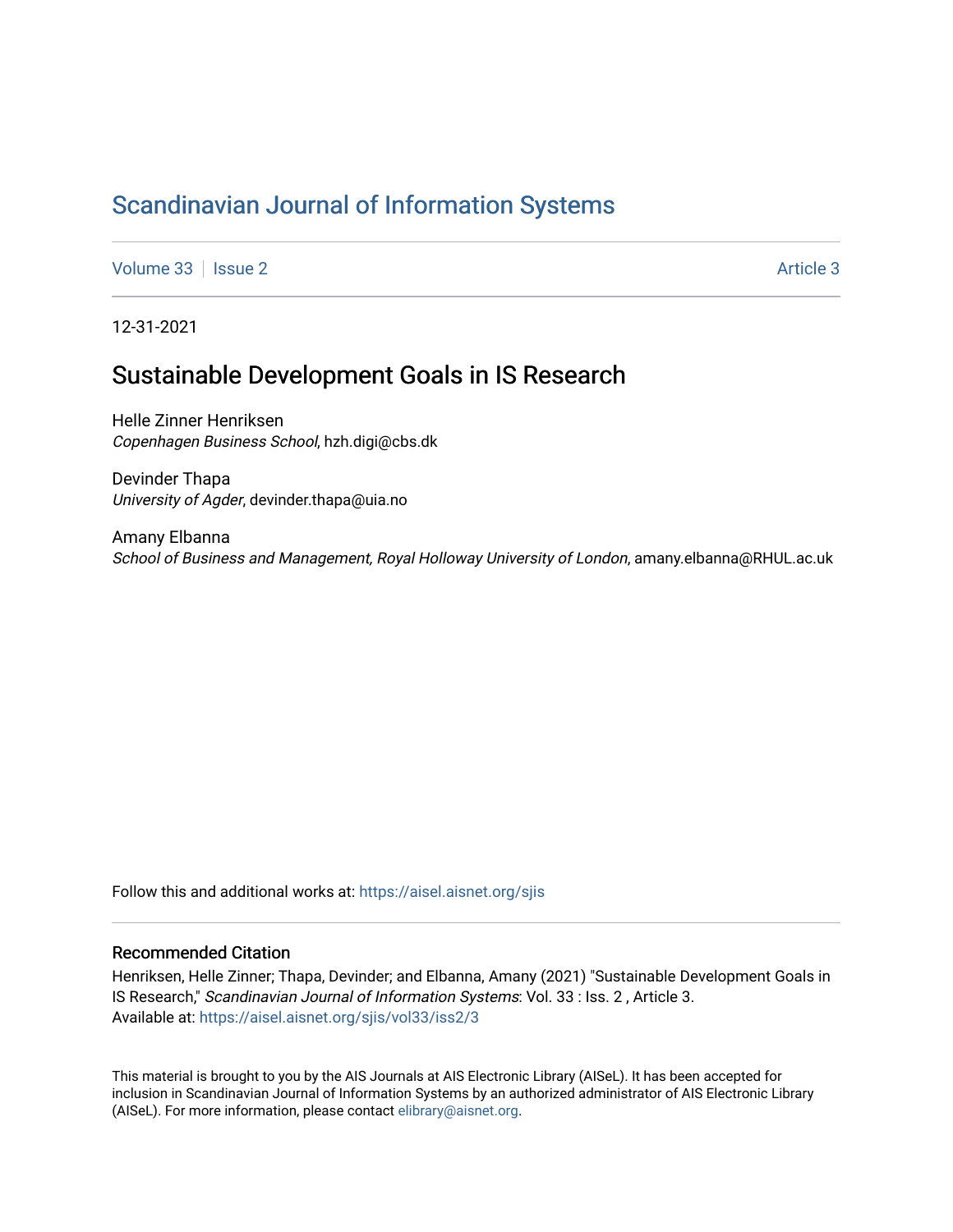Henriksen et al.: Sustainable Development Goals in IS Research

### **Special issue editorial**

# **Sustainable Development Goals in IS Research**

**Opening the agenda beyond developing countries' research**

Helle Zinner Henriksen Department of Digitalization, Copenhagen Business School, Denmark *hzh.digi@cbs.dk*

Devinder Thapa Department of IS, University of Agder, Norway *devinder.thapa@uia.no*

Amany Elbanna School of Business and Management, Royal Holloway University of London, UK and Economic and Social Research Council (ESRC) Marie Jahoda Research Fellow, UK *amany.elbanna@rhul.ac.uk*

*"The Sustainable Development Goals are the blueprint to achieve a better and more sustainable future for all. They address the global challenges we face, including those related to poverty, inequality, climate, environmental degradation, prosperity, and peace and justice." (UN.org)*

The 17 UN Global Sustainable Development Goals (SDGs) aim to unite the world around problems and not regions or countries. This ambition opens the door for a new understanding of the IS discipline beyond the current division around developing and developed countries research (Watson et al. 2021) and global North and South (Sahay et al. 2017). While context has proven to be important in IS research (Davison and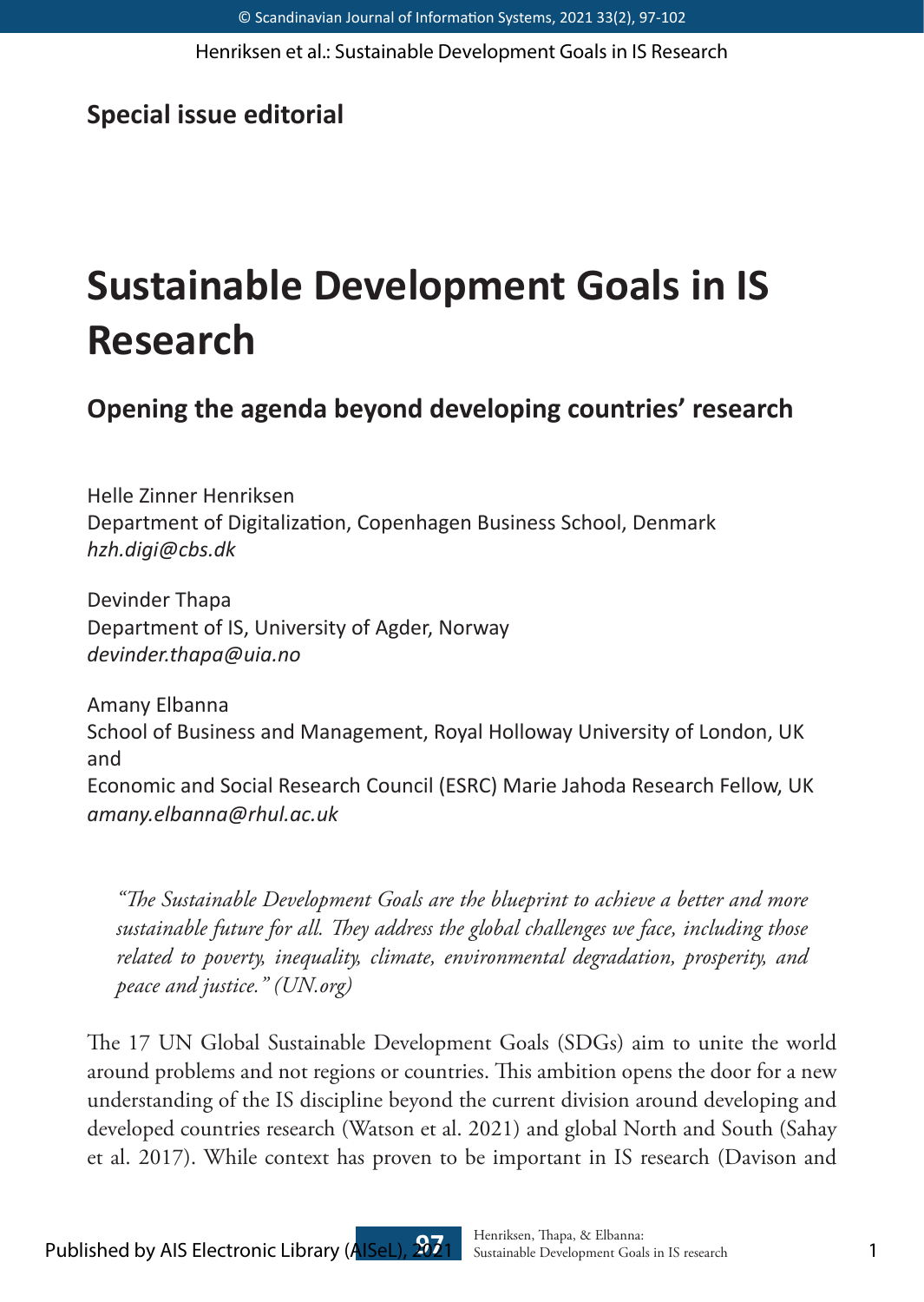### Scandinavian Journal of Information Systems, Vol. 33 [2021], Iss. 2, Art. 3

Martinsons 2016; Elbanna and Idowu 2021), a wider global consideration of this context could be fruitful in taking local context and connect it to others so problem sharing becomes more visible and solutions get more sustainable.

The development, implementation and use of IT form the foundation of publications in IS journals. They reflect numerous variations over that theme leaving room for methodological and theoretical plurality. However, so far there has only been a limited focus on the SDGs in IS research (Watson et al. 2021). Taking the 17 SDGs seriously in IS research opens up opportunities to go beyond the traditional focus on organizational efficiency and effectiveness. Indeed, IS research has a rich tradition of focusing on organizational perspectives related to how IT can improve organizational performance, strengthening their competitive advantage and position in the market and optimize their supply chain etc.; often with the purpose of stimulating economic activity. These concerns are not always compatible with the spirit of the 17 SDGs that invite to take a multiple and more complex perspective that balances the demands of the SDGs. In addition IS Research has also been occupied by the study of individuals and in particular their capacity to optimize their work-practices and performance using IT. While this focus on optimization of performance can be good for productivity and individual gain it is not necessarily well aligned with the spirit of the SDGs.

The colorful 17 SDG campaign has entered the public space with its pin strategically placed at the jackets of decision makers around the globe. Each SDG addresses central aspects of private and public life; productive jobs, sustainable cities, resilient individuals, inclusive communities, just societies, fresh air, clean water and cool world to name a few (Robert et al. 2005). The emerging digitalization of organizations and society has also put onus on IS researchers to address this changing paradigm in terms of responsible use of ressources and its consequences on sustainability (Karki and Thapa 2021).

Initiatives addressing the SDGs are mushrooming and yet we have not seen a massive body of related literature in Information Systems research. The articles included in this special issue point to key existential topics that demonstrate how technology can make a difference at the level of the individual, communities and society. Food, health and work are all fundamental aspects of human existence across the globe. With inspiration from the 17 SDGs colleagues have shown how IT can unfold crowdwork in a new way of working defined as a paid, digital platform-enabled work based on crowdsourcing model, how RFID can reduce food waste, and how IT can support health and well-being.

In the first paper Elbanna and Idowu (2021) argue that crowdwork in existing literature narrowly considered its direct and immediate economic impact on individual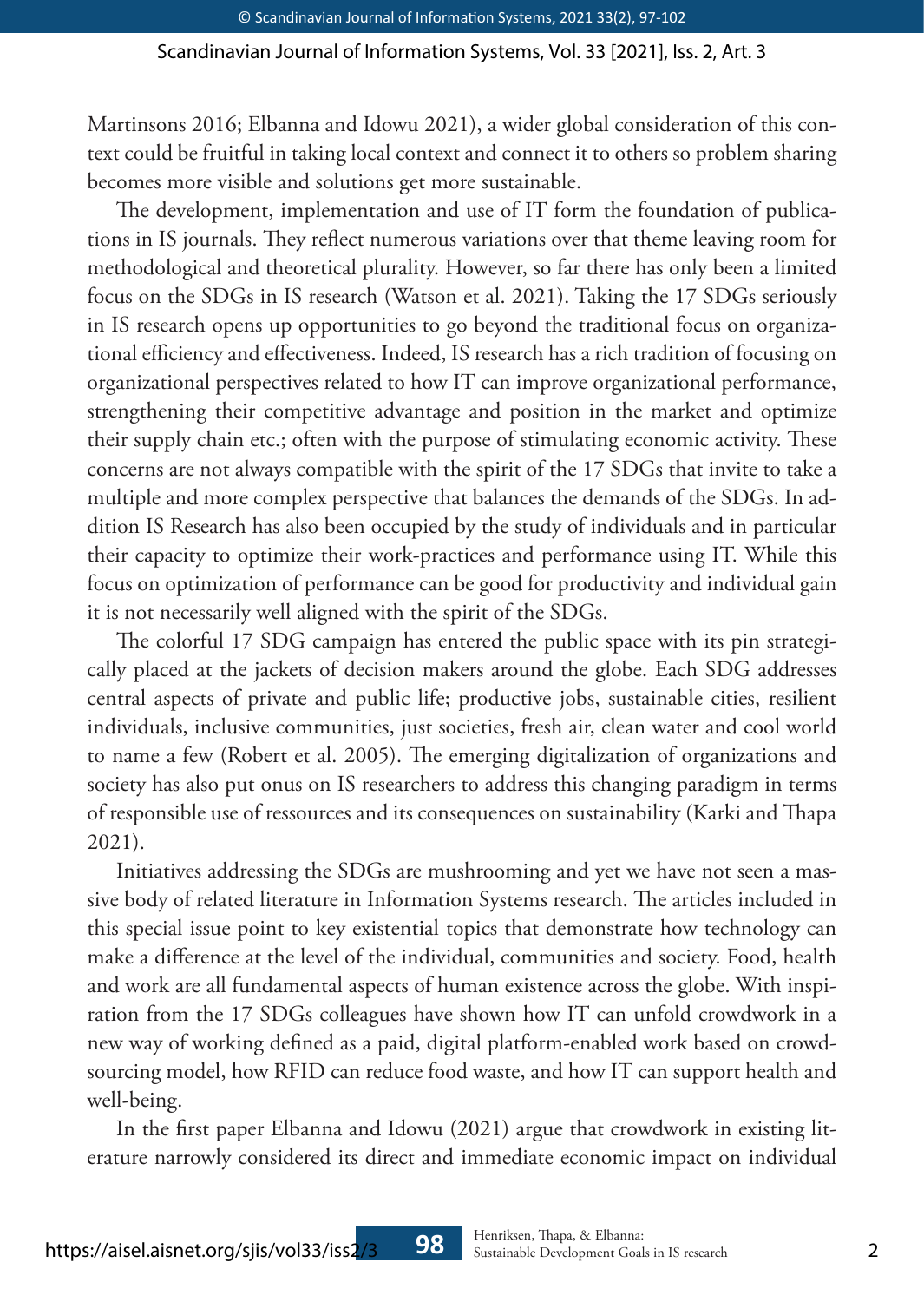### Henriksen et al.: Sustainable Development Goals in IS Research

workers, overlooking its broader sustainable impact. Their study goes a step further and adopts a wider sustainable development approach to examine the relationship between crowdwork and the sustainable development of the workers and communities involved. It questions whether crowdwork contributes to the sustainable development of workers, and if so, how? An inductive research approach is adopted, and rich qualitative data was collected benefiting from a unique access to crowdworkers. The study reveals that crowdworkers develop three types of skills in the process of crowdwork namely: domain, platform and business skills. It highlights that these developed knowledge and skills are transferred from crowdworkers to other workers and other work settings. Furthermore, it traces and identifies the process through which crowdworkers develop and transfer these skills and knowledge and categorises it into three stages of Reactive Exploitation, Proactive Expansion, and Transfer. The study concludes that this process contributes to a more sustainable human resource development not only for the crowdworkers involved but for others as well contributing to the sustainable social and economic development.

In the second paper Kumar et al. (2021) present a technology-enabled public distribution system (PDS) for a developing economy that faces significant leakages and misplacements. The paper explores the quantitative benefits of the integration of Radio Frequency Identification (RFID) with Blockchain Technology (BT) in the Indian Targeted Public Distribution System (TPDS). A mathematical formulation has been proposed to identify the potential benefits of adopting such technologies to minimise the social costs of both human suffering (deprivation cost) and the economic costs associated with it. Secondary data pertaining to the PDS has been analysed to gain insights into the extent of leakages of food grains from the system and the probable benefits of using these technologies in addressing them. The findings of the study reveal that the adoption of the Blockchain-based framework can significantly reduce the overall leakages and eliminate ghost demand from the system. Also, the study recommends the usage of Blockchain technology for information sharing in a secure, scalable, traceable, and transparent environment to address the institutional independence and accountability over the entire TPDS process.

In the the third paper Iqbal and colleagues (2021) discuss the issues related to the well-being of ageing society. They highlight how the global demographic change implies that a lot of research and practical work is needed to guarantee well-being and quality of life for the ageing society. They present initiatives that are aimed to support this endeavour in the Decade of Healthy Ageing, 2020-2030, a global collaborative, multisectoral action led by the World Health Organization (WHO 2020). The initiative addresses the promotion of good health and well-being and empowering lifelong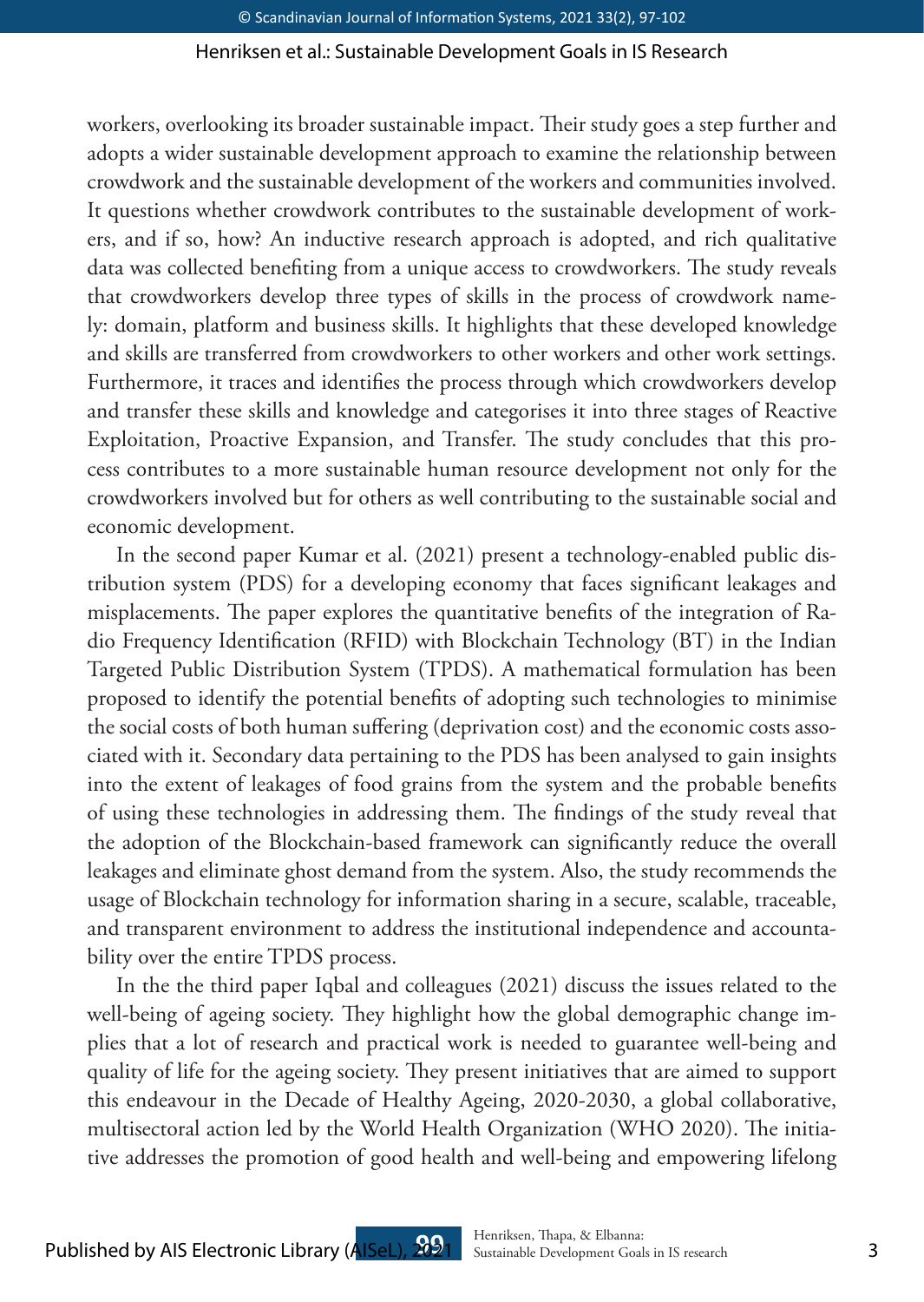Scandinavian Journal of Information Systems, Vol. 33 [2021], Iss. 2, Art. 3

learning as well as fostering health care innovation that is responsive to the needs of older adults, their families and their communities.

It is our hope that this special issue on the SDGs serves as an inspiration to IS colleagues around the world and it is our ambition that the special issue is seen as an invitation to contribute to this important agenda were we trust that IS scholars have much to contribute with in future research.

## **References**

- Davison, R. M., & Martinsons, M. G., (2016). Context is king! Considering particularism in research design and reporting. *Journal of Information Technology,*  (31:3): 241-249.
- Elbanna A., and Idowu, A., (2021) Crowdwork as an elevator of human capital. A sustainable human development perspective. *Scandinavian Journal of Information Systems*, (33:2): 103-136.
- Elbanna, A., and Idowu, A., (2021). Crowdwork, digital liminality and the enactment of culturally recognised alternatives to Western precarity: beyond epistemological terra nullius. *European Journal of Information Systems, https://www.tandfonline. com/doi/pdf/10.1080/0960085X.2021.1981779*
- Iqbal, S., Jokela, P., Hammar, T., and Nilsson, A-L., (2021) Sustainable Healthcare Systems. Holistic perspective on the use and impact of medication management robots in home healthcare, *Scandinavian Journal of Information Systems*, (33:2): 181-214.
- Karki, Y., and Thapa, D., (2021) Exploring the Link Between Digitalization and Sustainable Development: Research Agendas. In: *Responsible AI and Analytics for an Ethical and Inclusive Digitized Society*. D. Dennehy, A. Griva, N. Pouloudi, Y. K. Dwivedi, I. Pappas and M. Mäntymäki (eds). Lecture Notes in Computer Science, vol. 12896. Springer, Cham. https://doi.org/10.1007/978-3-030-85447-8\_29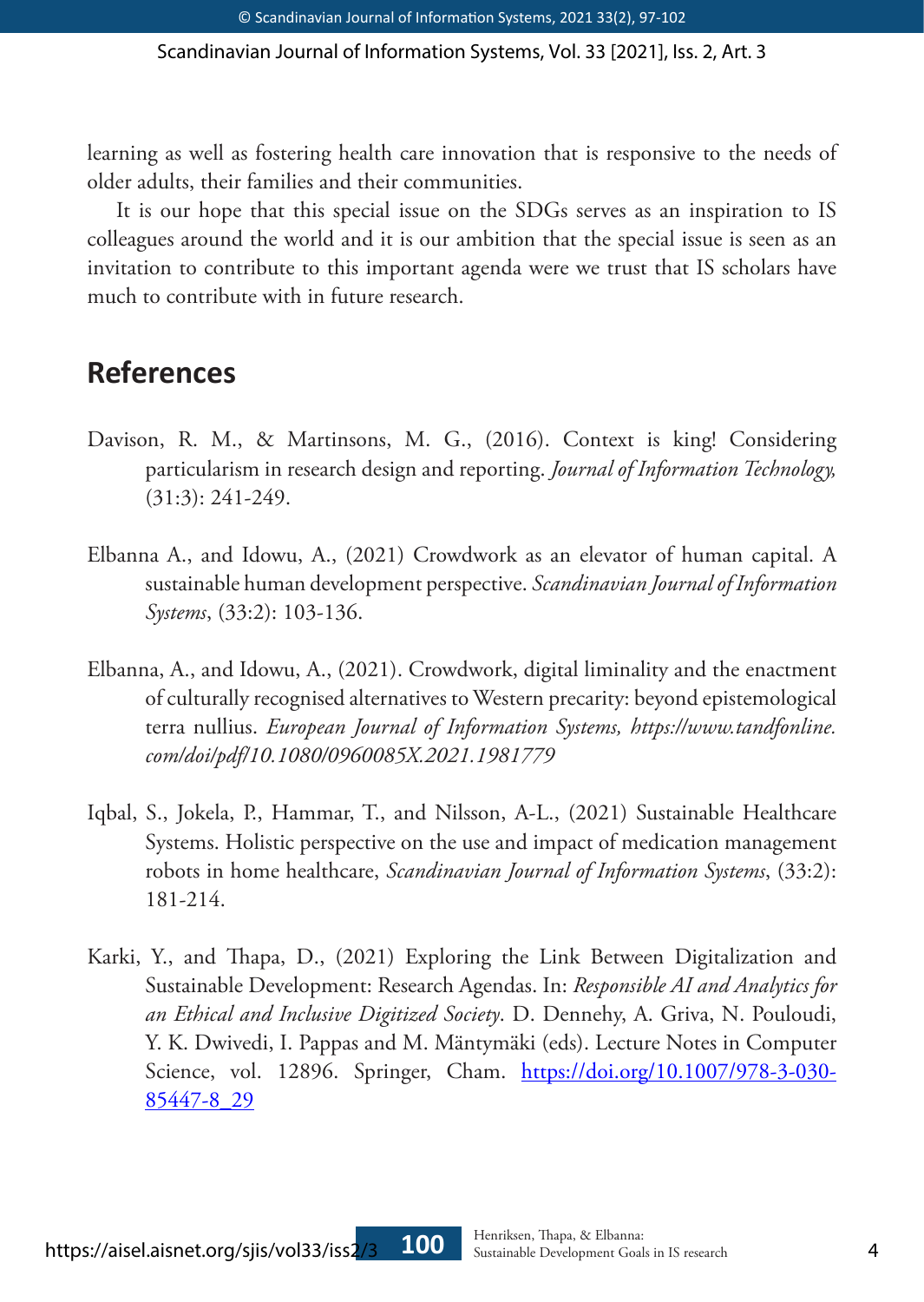Henriksen et al.: Sustainable Development Goals in IS Research

- Kumar, A., Manas, P., and Upadhyay, P., (2021) From Physical Food Security to Digital Food Security. Delivering value through blockchain. *Scandinavian Journal of Information Systems*, (33:2): 137-180.
- Robert, K. W., Parris, T. M., and Leiserowitz, A. A., (2005). What is sustainable development? Goals, indicators, values, and practice. *Environment: science and policy for sustainable development,* (47:3): 8-21.
- Sahay, S, Sein, M. K., and Urquhart, C., (2017). Flipping the context: ICT4D, the next grand challenge for IS research and practice. *Journal of the Association of Information Systems*, (18:12): 837-847.
- Watson, R. T., Elliot, S., Corbett, J., Farkas, D., Feizabadi, A., Gupta, A., and Shin, N., (2021). How the AIS can Improve its Contributions to the UN's Sustainability Development Goals: Towards A Framework for Scaling Collaborations and Evaluating Impact. *Communications of the Association for Information Systems,*  (48:1): 42.